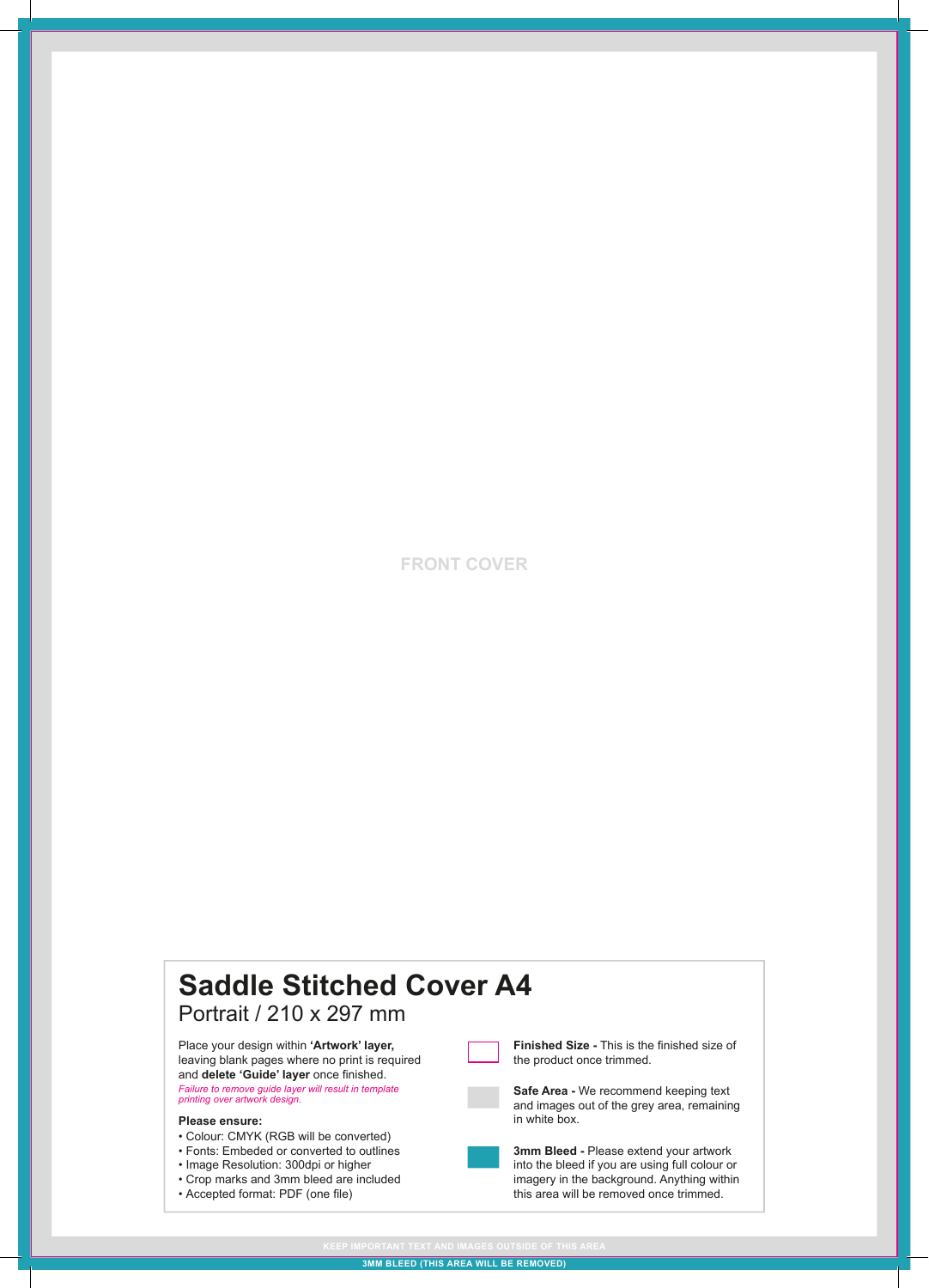**INSIDE FRONT COVER (LEFT PAGE)**

#### **Saddle Stitched Cover A4** Portrait / 210 x 297 mm • Colour: CMYK (RGB will be converted) • Fonts: Embeded or converted to outlines • Image Resolution: 300dpi or higher • Crop marks and 3mm bleed are included • Accepted format: PDF (one file) **Please ensure: Finished Size -** This is the finished size of the product once trimmed. **Safe Area -** We recommend keeping text and images out of the grey area, remaining in white box. **3mm Bleed -** Please extend your artwork into the bleed if you are using full colour or imagery in the background. Anything within this area will be removed once trimmed. Place your design within **'Artwork' layer,**  leaving blank pages where no print is required and **delete 'Guide' layer** once finished. *Failure to remove guide layer will result in template printing over artwork design.*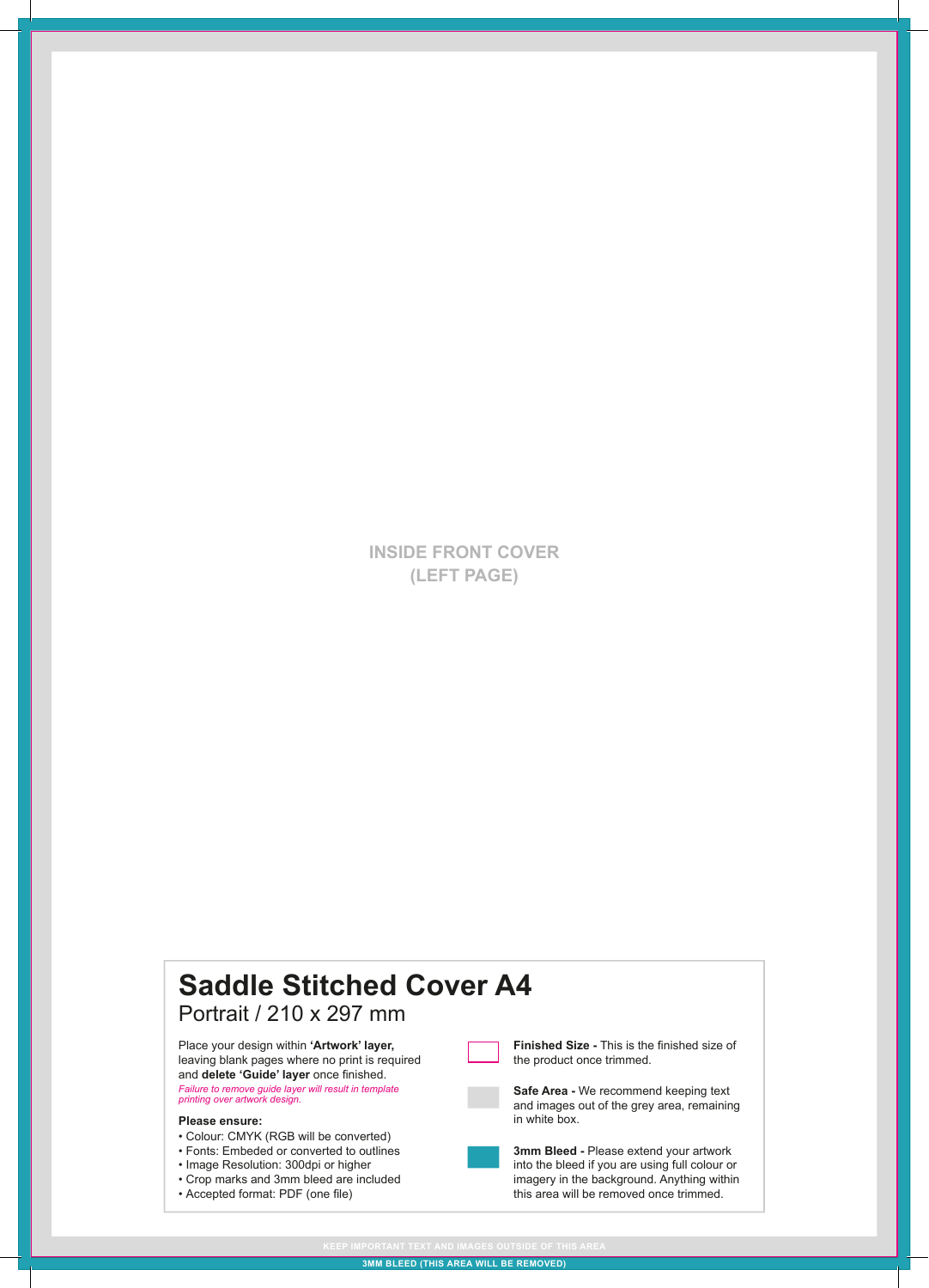**INSIDE BACK COVER (RIGHT PAGE)**

#### **Saddle Stitched Cover A4** Portrait / 210 x 297 mm • Colour: CMYK (RGB will be converted) • Fonts: Embeded or converted to outlines • Image Resolution: 300dpi or higher • Crop marks and 3mm bleed are included • Accepted format: PDF (one file) **Please ensure: Finished Size -** This is the finished size of the product once trimmed. **Safe Area -** We recommend keeping text and images out of the grey area, remaining in white box. **3mm Bleed -** Please extend your artwork into the bleed if you are using full colour or imagery in the background. Anything within this area will be removed once trimmed. Place your design within **'Artwork' layer,**  leaving blank pages where no print is required and **delete 'Guide' layer** once finished. *Failure to remove guide layer will result in template printing over artwork design.*